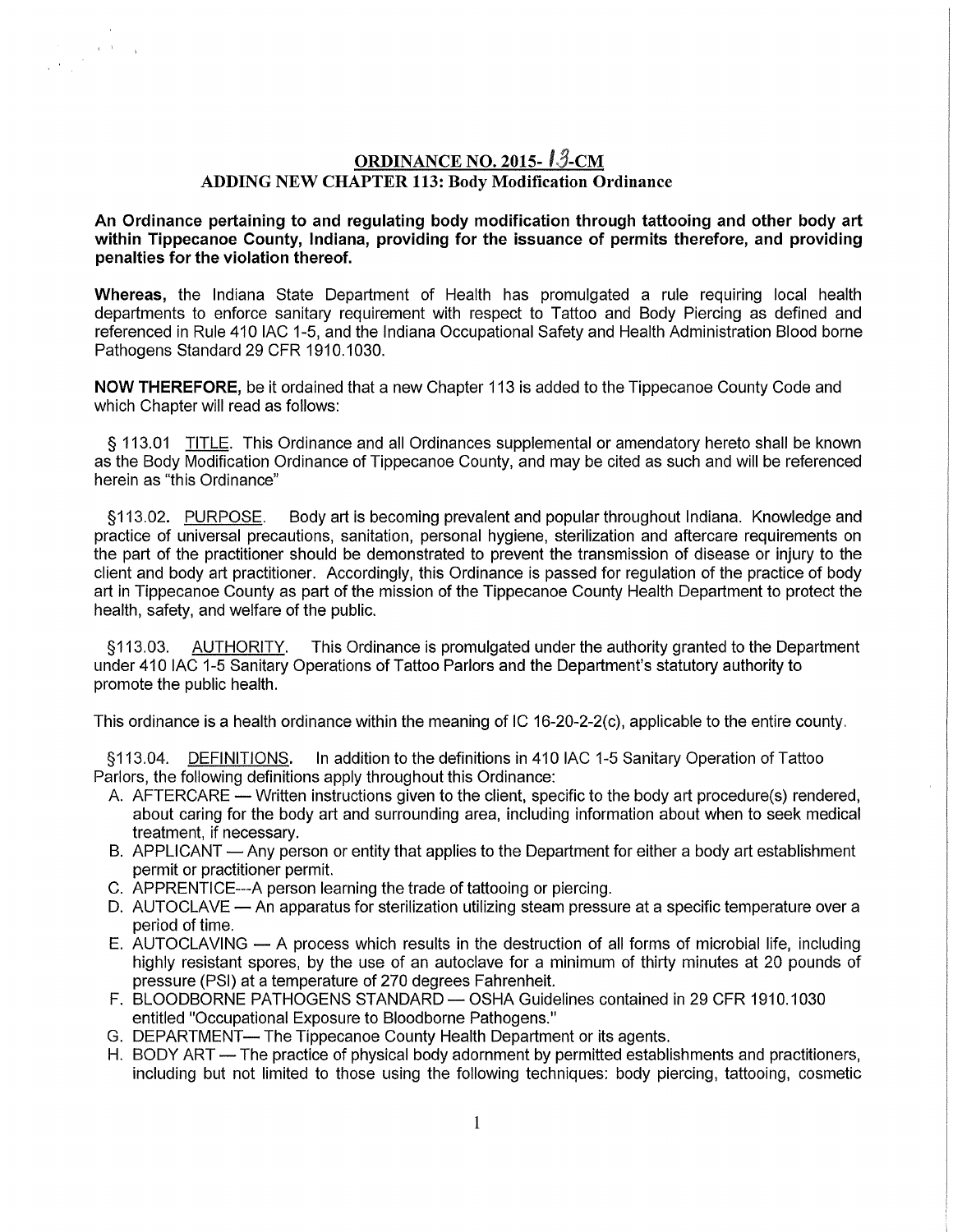tattooing, branding, and scarification. This definition does not include practices that are considered medical procedures by the Indiana Medical Association or by another regulatory body.

I. BODY ART ESTABLISHMENT or ESTABLISHMENT - A location, place, or business that has been granted a permit by the Department, where the practices of body art are performed, whether or not for profit.

 $\label{eq:1} \frac{1}{\sqrt{2\pi}}\left(\sqrt{2\pi}\right)^{\frac{1}{2}}\left(\sqrt{2\pi}\right)^{\frac{1}{2}}$ 

- J. BODY ART PRACTITIONER or PRACTITIONER A specifically identified individual who has been granted a permit by the Department to perform body art in an establishment that has been granted a permit by the Department.
- K. BRAIDING The cutting of strips of skin of a person, which strips are then to be intertwined with one another and placed onto such person so as to cause or allow the incised and interwoven strips of skin to heal in such intertwined condition.
- L. BRANDING Inducing a pattern of scar tissue by use of a heated material (usually metal) applied to the skin, making a serious burn, which eventually becomes a scar.
- M. CLEANING AREA The areas in a body art establishment used in the sterilization, sanitation or other cleaning of instruments or other equipment used for the practice of body art.
- N. CLIENT A member of the public who requests a body art procedure at a body art establishment.
- 0. CONTAMINATED WASTE as provided in 29 Code of Federal Regulation Part 1910.1030, which generally includes any liquid or semi-liquid blood or other potentially infectious material; contaminated items that would release blood or other potentially infectious material; contaminated items that would release blood or other potentially infectious material in a liquid or semi-liquid state if compressed; items on which there is dried blood or other potentially infectious material and which are capable of releasing these materials during handling; sharps and any wastes containing blood other potentially infectious materials.
- P. COSMETIC TATTOOING----Also known as permanent cosmetics, micro-pigment implantation or dermal pigmentation, means the implantation of permanent pigment around the eyes, lips and cheeks of the face and hair imitation.
- Q. CRITICAL ITEM Any violation noted by the inspector which can contribute to an increase in the potential for illness. Critical items confer a high risk for infection if they are contaminated with any microorganism.
- R. DISINFECTANT A product registered as a disinfectant by the U.S. Environmental Protection Agency (EPA).
- S. DISINFECTION The destruction of disease-causing microorganisms on inanimate objects or surfaces, thereby rendering these objects safe for use or handling.
- T. EAR PIERCING The puncturing of the lobe of the ear with a pre-sterilized single-use stud-andclasp ear-piercing system following the manufacturer's instructions.
- U. EQUIPMENT All machinery, including fixtures, containers, vessels, tools, devices, implements, furniture, display and storage areas, sink, and all other apparatus and appurtenances used in connection with the operation of a body art establishments.
- V. EXPOSURE An event whereby there is an eye, mouth or other mucus membrane, non-intact skin or parenteral contact with the blood or body fluids of another person or contact of an eye, mouth or other mucous membrane, non-intact skin or parenteral contact with other potentially infectious matter.
- W. HAND SINK A lavatory equipped with hot and cold running water under pressure, used solely for washing hands, arms, or other portions of the body.
- X. HOT WATER Water that attains and maintains a temperature over 100 degrees F.
- Y. INSTRUMENTS USED FOR BODY ART Hand pieces, needles, needle bars, and other instruments that may come in contact with a client's body or may be exposed to bodily fluids during any body art procedure.
- Z. INVASIVE Entry into the client's body either by incision or insertion of any instruments into or through the skin or mucosa, or by any other means intended to puncture, break, or otherwise compromise the skin or mucosa. Procedures such as dermal anchors, which do not fully pierce the skin, are not considered invasive as long as the location on the body is not considered high risk.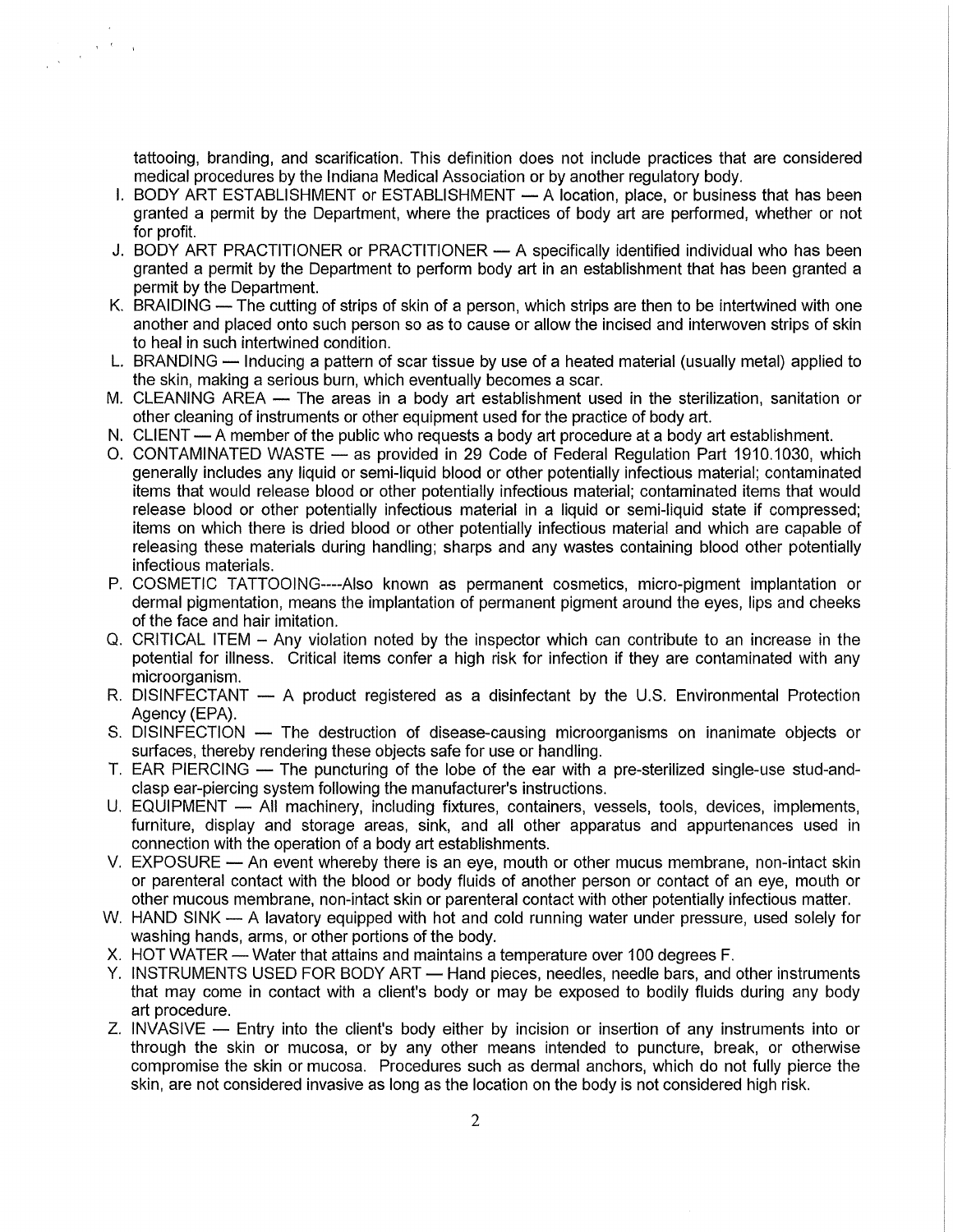- AA. JEWELRY Any ornament inserted into a pierced area, and which must be made of surgical implantgrade stainless steel, solid 14k or 18k white or yellow gold, niobium, titanium, or platinum, or a dense, low-porosity plastic, which is free of nicks, scratches, or irregular surfaces and has been properly sterilized prior to use.
- BB. LIGHT COLORED A light reflective value of 70 percent or greater.
- CC. MINOR Any person under the age of eighteen (18) years.

 $\Delta \sim 0.01$ 

- DD. MOBILE BODY ART ESTABLISHMENT A mobile establishment or unit that is self-propelled or otherwise movable from place to place and is self-sufficient for utilities such as gas, water, electricity and liquid waste disposal.
- EE. PERMIT  $-$  Department approval in writing to either (1) operate a body art establishment or (2) operate as a body art practitioner within a body art establishment. Department approval shall be granted solely for the practice of body art pursuant to these regulations. Said permit is exclusive of the establishment's compliance with other licensing or permitting requirements that may exist within the Department's jurisdiction.
- FF. PERSON An individual, any form of business or social organization or any other nongovernmental legal entity, including but not limited to corporations, partnerships, limited-liability companies, associates, trusts or unincorporated organizations.
- GG. PHYSICIAN An individual licensed as a qualified physician by the Indiana Medical Licensing Board.
- HH. PROCEDURES SURFACE Any surface of an inanimate object that contacts the client's unclothed skin during a body art procedure, skin preparation of the area adjacent to and including the body art procedure, or any associated work area.
- II. SANITARY Clean and free of agents of infection or disease.
- JJ. SANITIZE The process of reducing the number of microorganisms that are on a properly cleaned surface to a safe level. A safe level is defined as 99.999% reduction of the number of disease microorganisms that are of public health importance.
- KK. SCARIFICATION Altering skin texture by cutting the skin and controlling the body's healing process in order to produce wounds, which results in permanently raised wheals or bumps known as keloids.
- LL. SHARPS Any object, sterile or contaminated, that may intentionally or accidentally cut or penetrate the skin or mucosa, including but not limited to, needle devices, lancets, scalpel blades, razor blades, and broken glass.
- MM. SHARPS CONTAINERS A puncture-resistant, leak-proof container that can be closed for handling, storage, transportation, and disposal and that is labeled with the International Biohazard Symbol.
- NN. SINGLE USE ITEMS Products or items that are intended for one-time, one-person use and are disposed of after use on each client, including, but not limited to, cotton swabs or balls, tissues or paper products, paper or plastic cups, gauze and sanitary coverings, razors, piercing needles, scalpel blades, stencils, ink cups, and protective gloves.
- 00. TATTOOING Any method of placing ink or other pigment into or under the skin or mucosa by the aid of needles or any other instrument used to puncture the skin, resulting in permanent coloration of the skin or mucosa. This term includes all forms of cosmetic tattooing.
- PP. TEMPORARY BODY ART ESTABLISHMENTS A mobile establishment or unit that is self-propelled or otherwise movable from place to place and is self-sufficient for utilities such as gas, water, electricity, and liquid waste disposal; also see the definition of a "mobile body art establishment."
- QQ. TEMPORARY PRACTITIONER (GUEST ARTIST)-Any person who obtains a practitioner permit that will expire fourteen(14) days after the date of issue.
- RR. THREE DIMENSIONAL "3D" BODY ART or BEADING or IMPLANTATION The form of body art consisting of or requiring the placement, injection or insertion of an object, device or other thing made of matters such as steel, titanium, rubber, latex, plastic, glass or other materials, beneath the surface of the skin of a person. This term does not include body piercing.
- SS. ULTRASONIC CLEANING UNIT A unit approve by the Department, physically large enough to fully submerge instruments in liquid, which removes all foreign matter from the instruments by means of high frequency oscillations transmitted through the contained liquid.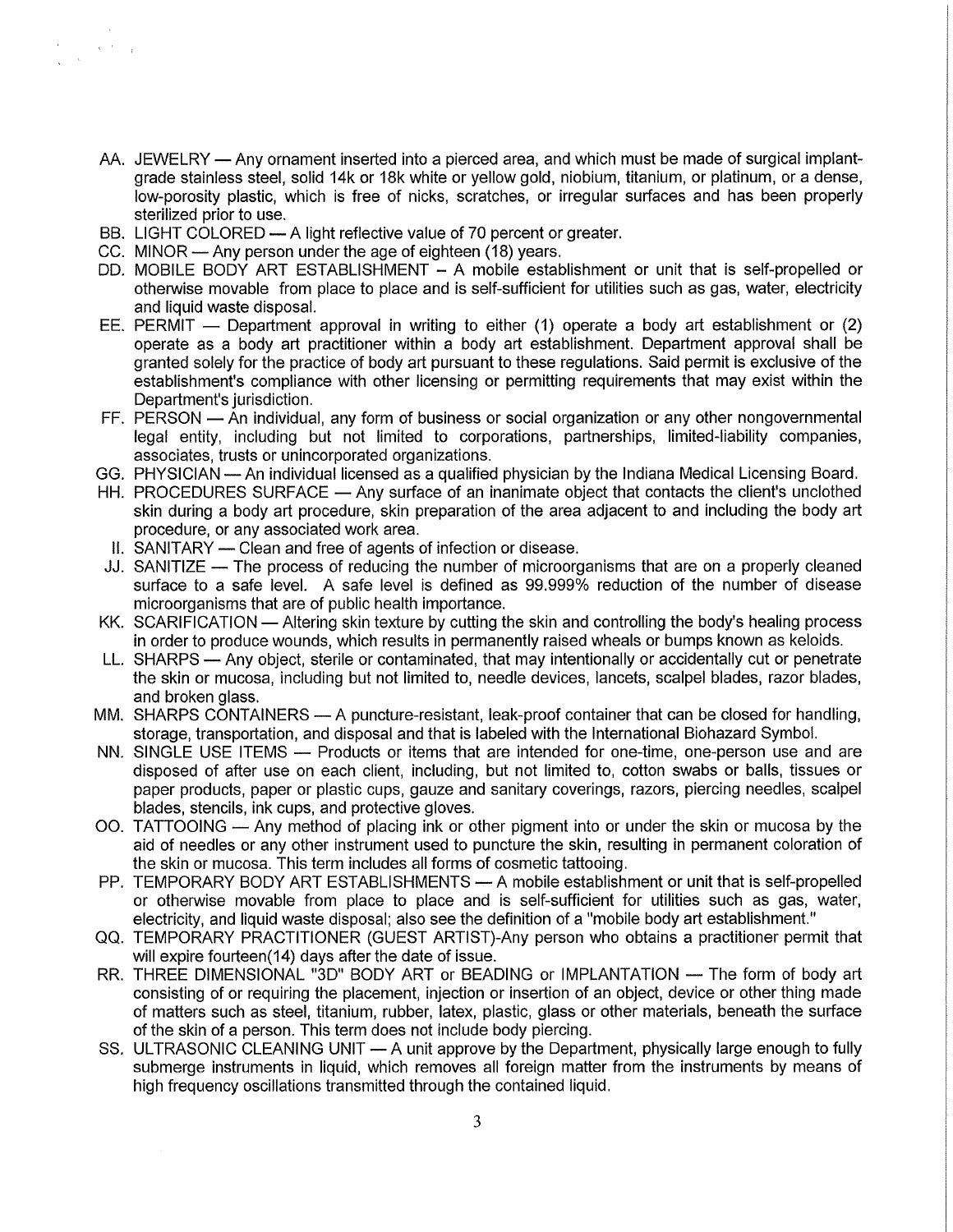TT. WORK AREA/WORK STATION - The actual area where a tattoo is being applied, including work surfaces and all sterile equipment being utilized during the application of a tattoo.

## §113.05. EXEMPTIONS.

 $\sim$  -  $\sim$  -  $\sim$ 

- A. Licensed Physicians who perform body art procedures as part of patient treatment are exempt from these regulations.
- B. Individuals who pierce only the lobe of the ear with a presterilized single-use stud-and-clasp earpiercing system are exempt from these regulations.

## §113.06. RESTRICTIONS.

- A. No tattooing, piercing of genitalia, branding, or scarification shall be performed on a person under the age of 16.
- B. Tattooing and Body piercing, other than piercing the genitalia, may be performed on a person under the age of 18 provided that the person is accompanied by a person properly identified as a parent, legal custodial parent or legal guardian who has signed a form consenting to such a procedure. "Properly identified" shall mean a valid government issued photo identification of the adult and a birth certificate of the minor.
- C. No body art shall be performed on an animal.
- D. No person shall perform a body piercing procedure, in a location or manner that does not meet the safety and sanitation standards established under Rule 5, 410 IAC 1-5.<br>E. The following practices hereby are prohibited: tongue
- E. The following practices hereby are prohibited: tongue splitting; braiding; three dimensional/beading/implantation tooth, filing/fracturing/removal/tattooing; cartilage modification; amputation; genital modification; and introduction of saline or other liquids.

## § 113.07. APPLICATION FOR BODY ART ESTABLISHMENT PERMIT.

- A. No person may operate a body art establishment except with a valid permit from the Department.
- B. Applications for a permit shall be made on forms prescribed by and available from the Department. An applicant shall submit all information required by the form and accompanying instructions. The term "application" as used herein shall include the original and renewal applications.
- C. An establishment permit shall be valid for one year from the date of issuance unless suspended or revoked sooner by the Department.
- D. The Department shall require that the applicant provide, at a minimum, the following information in order to be issued an establishment permit:
	- (1) (a) Name, address, and telephone number of the body art establishment;
		- (b) Copy of a photo ID of applicant;
		- (c)The identity of the operator of the establishment;
		- (d) The identity of body art practitioner(s) working at the establishment.

(e) The manufacturer, model number, model year, and serial number of any autoclave used in the establishment.

(f) A signed and dated acknowledgement that the applicant has received, read and understood the requirements of this Ordinance.

(g) A "to scale" drawing of the floor plan of the proposed establishment for a plan review by the Department, as part of the permit application process.

(h) An exposure report plan.

(2) Such additional information as the Department may reasonably require.

E. The annual fee for the body art establishment permit shall be \$300.00 or as may from time to time be established by applicable Ordinance or rule established by applicable Ordinance or rule.

F. A permit for a body art establishment shall not be transferable from one place or person to another.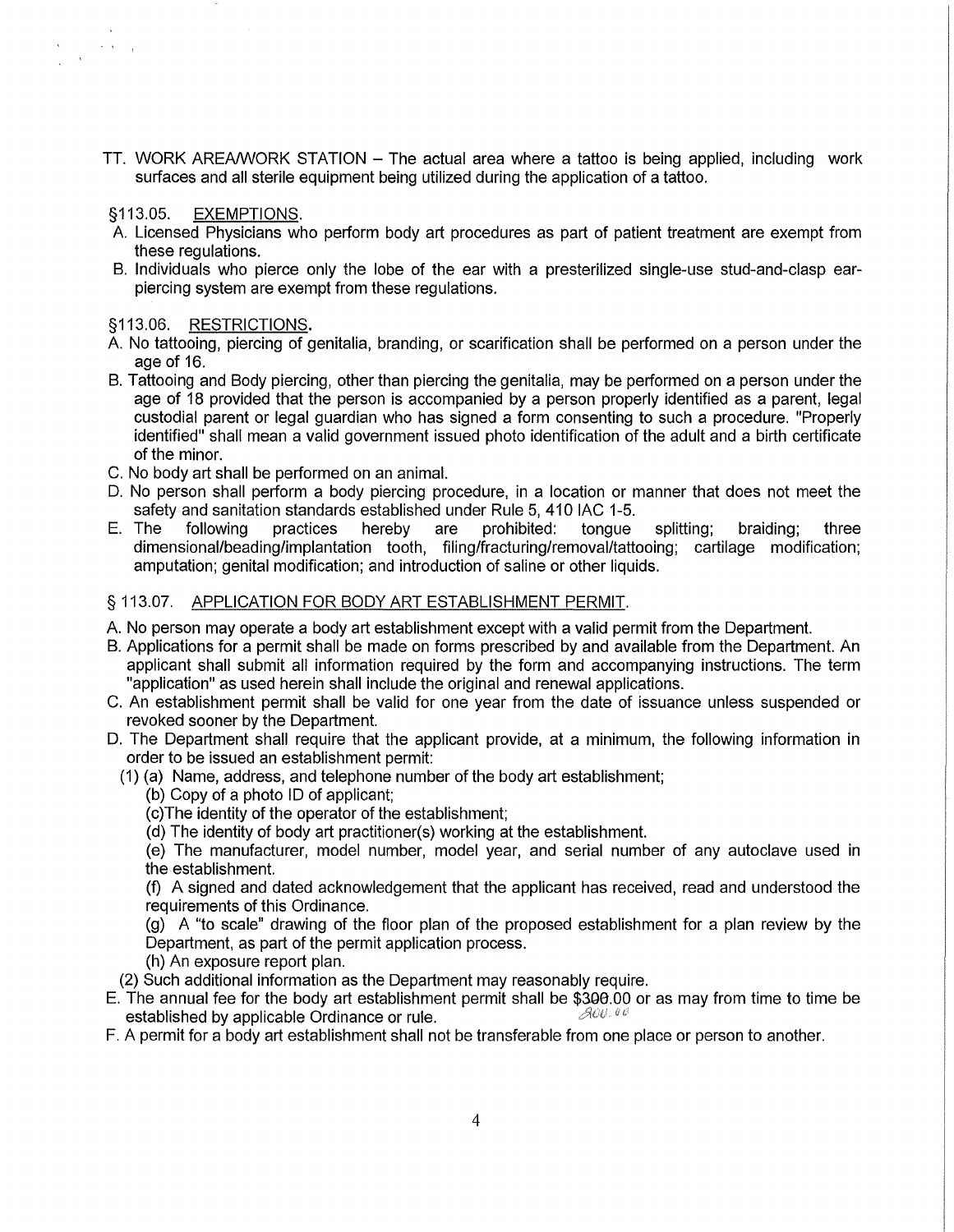#### § 113.08. APPLICATION FOR BODY ART PRACTITIONER PERMIT.

- A. No person shall practice body art or perform any body art procedure within Tippecanoe County without first obtaining a practitioner permit from the Department. The fee for a practitioner permit shall be \$100.00 or as may from time to time be established by applicable Ordinance or rule.
- B. A practitioner shall be a minimum of 18 years of age.
- C. A practitioner permit shall be valid for one year from the date of issuance unless revoked or suspended sooner by the Department.
- D. Application for a practitioner permit shall include:
- (1) Name;

 $\langle \cdot, \cdot \rangle_{\mathcal{A}}$ 

 $\sim$   $\sim$ 

- (2) Date of birth;
- (3) Residence address;
- (4) Mailing address;
- (5) Phone number;
- (6) Copy of a photo ID;
- (7) Place(s) of employment as a practitioner; and
- (8) Training and/or experience as set out hereunder.
- E. Practitioner training and experience.
- (1) In reviewing an application for a practitioner permit, the Department may consider experience, training and/or certification acquired in this or other states that regulate body art.
- (2) Training for all practitioners shall be in a manner approved by the Department and, at a minimum, shall include the following:
	- (a) Bloodborne pathogen training program (or equivalent) which includes infectious disease control, waste disposal, handwashing techniques, disinfection and sterilization methods and techniques; and
	- (b) Current certification in first aid and cardiopulmonary resuscitation (CPR). Examples of courses approved by the Department include "Preventing Disease Transmission" (American Red Cross) and "Bloodborne Pathogen training" (U.S. OSHA). Training/courses provided by professional body art organizations or associations or by equipment manufacturers may also be submitted to the Department for approval.
- (3) The applicant for any permit shall submit evidence satisfactory to the Department of at least two years actual experience in the practice of performing body art activities of the kind for which the applicant seeks a body art practitioner permit to perform, whether such experience was obtained within or outside of the county.
- F. A practitioner's permit shall be conditioned upon continued compliance with all applicable provisions of this Ordinance and any other applicable statutes and regulations. A practitioner's yearly permit fee will be \$100.00.
- G. A temporary practitioner (guest artist) must have proof of permiUexperience from another jurisdiction and must register with the Department prior to performing body art. A temporary practitioner fee shall be \$25.00 per length of stay which may not exceed fourteen (14) days after issuance of the temporary practitioner permit.
- H. Apprentice permit. An apprentice applicant must not be a minor. The permittee must practice under a permitted practitioner (mentor). The mentor's name shall be included In the application. The apprentice shall only practice in the presence of the mentor. The annual apprentice permit fee is \$10.00.

§ 113.09. INSPECTIONS. The Tippecanoe County Health Department shall conduct a minimum of two (2) inspections per year of Body Art Establishments permitted under this Ordinance. Additional inspections may be conducted by the Department, as it deems necessary and/or in response to complaints submitted. Violations noted by the Department shall be corrected immediately by the permitee. The results of the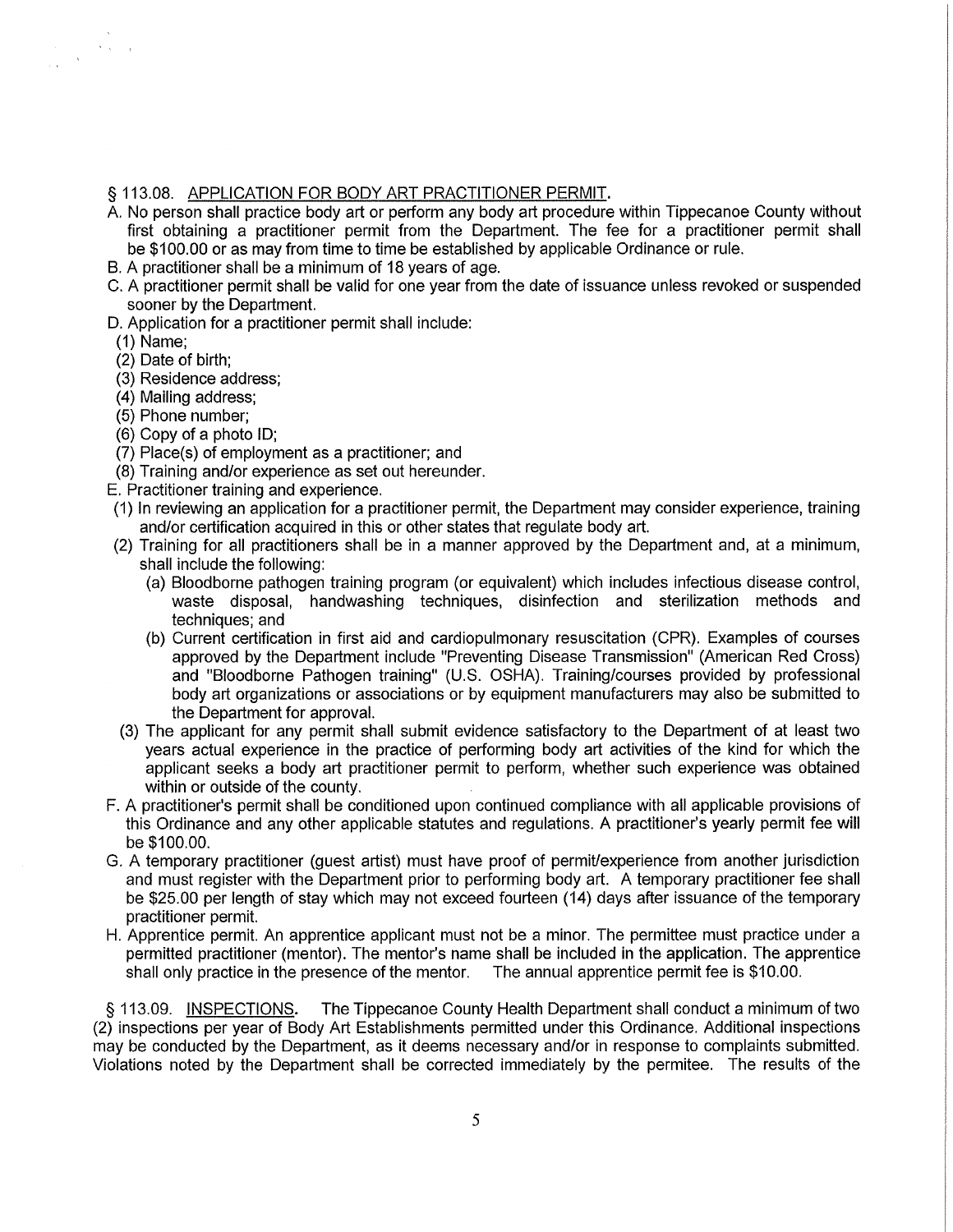inspection shall be provided to the establishment. Inspection reports are public records available to the general public and media.

§113.10. OPERATION OF BODY ART ESTABLISHMENTS. Unless otherwise ordered or approved by the Department, each body art establishment shall be constructed, operated and maintained to meet the following minimum requirements:

A. Physical Facilities.

 $\sim$   $\sigma$   $_{\odot}$ 

 $\frac{1}{2}$  ,  $\frac{1}{2}$  ,  $\frac{1}{2}$ 

- (1) Walls, floors, ceilings and procedure surfaces shall be smooth, durable, free of open holes or cracks, light-colored, washable, and in good repair. Walls, floors and ceilings shall be maintained in clean condition. All procedure surfaces, including client chairs and benches, shall be of such construction as to be easily cleaned and sanitized after each client.
- (2) Solid partitions or walls extending from floor to ceiling shall separate the establishment's space from any other room used for human habitation, any food establishment or room where food is prepared, any hair salon, any retail sales, or any other such activity that may cause potential contamination of work surfaces.
- (3) The establishment shall take all measures necessary to ensure against the presence or breeding of insects, vermin and rodents within the establishment. Pest control records are to be available during normal business hours.
- (4) Each operator area shall have a minimum of 45 square feet of floor space for each practitioner. Each establishment shall have an area that may be screened from public view for clients requesting privacy. Multiple body art stations shall be separated by a divider or partition, at a minimum.
- (5) The establishment shall be well ventilated and provided with an artificial light source adequate for daily operations and sufficient lighting shall be provided at the level where the body art procedure is being performed, where instruments and sharps are assembled, and all cleaning areas.
- (6) All electrical outlets in operator areas and cleaning shall be equipped with approved ground fault (GFCI) protected receptacles.
- (7) A separate, readily accessible hand sink with hot and cold running water under pressure, equipped with wrist or foot operated controls and supplied with liquid soap, and disposable paper towels stored in fixed dispensers shall be readily accessible within the establishment. Each operator area shall have access to a hand sink.
- (8) There shall be a sharps container in each operator area and each cleaning area.
- (9) There shall be a minimum of one toilet room containing a toilet and sink. The toilet room shall be provided with toilet paper, liquid hand soap and paper towels stored in a fixed dispenser. A body art establishment permanently located within a retail shopping center, or similar setting housing multiple operations within one enclosed structure having shared entrance and exit points, shall not be required to provide a separate toilet room within such body art establishment if Department approvad toilet facilities are located in the retail shopping center within 300 feet of the body art establishment so as to be readily accessible to any client or practitioner.
- (10) The public water supply entering a body art establishment shall be protected by a testable, reduced pressure back flow prevention device installed in accordance with applicable plumbing codes.
- (11) At least one covered, foot operated waste receptacle shall be provided in each operator area and each toilet room. Receptacles in the operator area shall be emptied daily, or as needed to prevent overflow. Solid waste shall be stored in covered, leak proof, rodent-resistant containers.
- (12) A least one janitorial sink shall be provided in each body art establishment for use in cleaning the establishment and proper disposal of non contaminated liquid wastes in accordance with all applicable federal, state and local laws. Said sink shall be of adequate size and equipped with hot and cold running water under pressure.
- (13) All instruments and supplies shall be stored in clean, dry, and covered containers. Containers shall be kept in a secure area specifically dedicated to the storage of all instruments and supplies.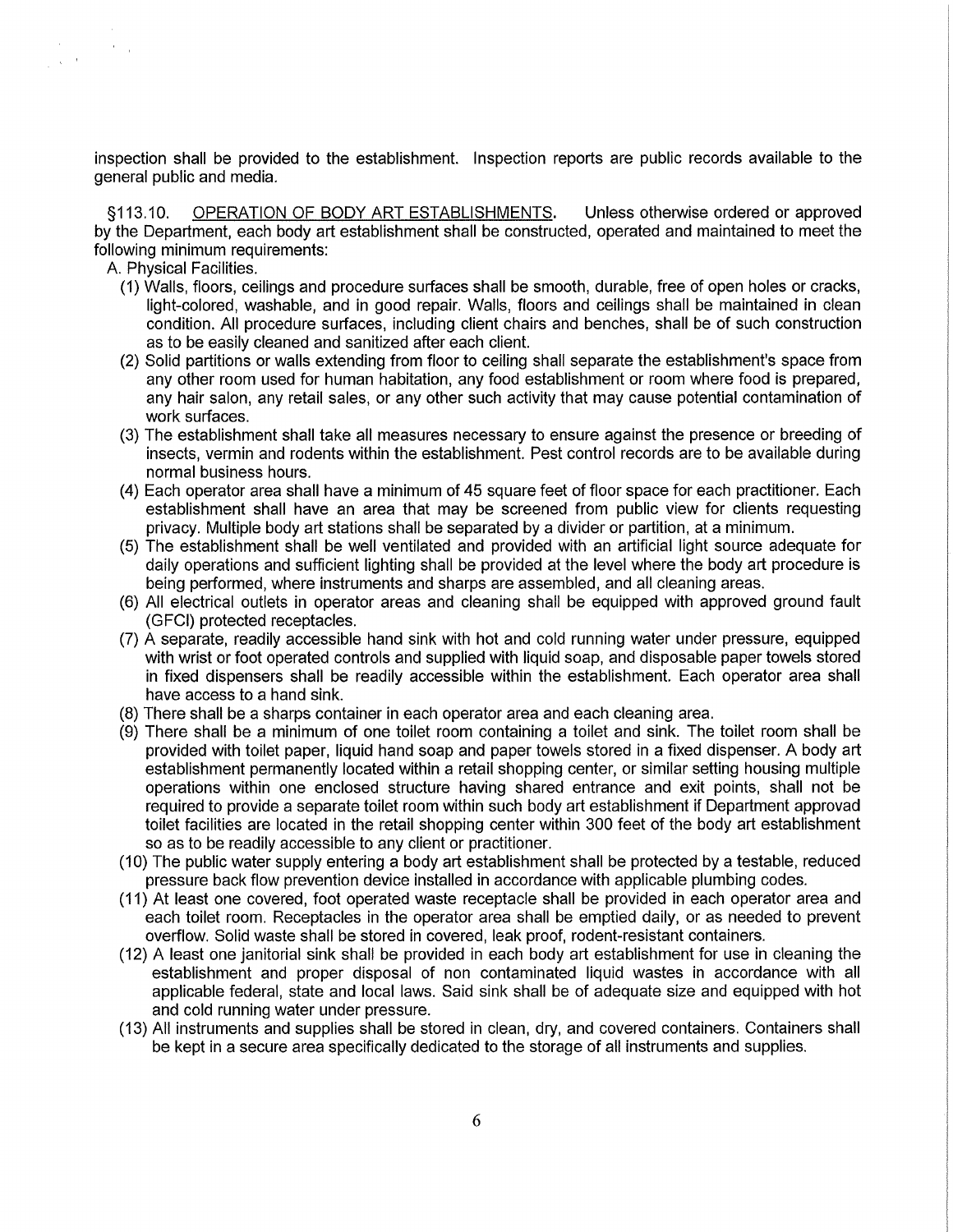- (14) The establishment shall have an equipment cleaning area. Every cleaning area shall have an area for the placement of an autoclave or other sterilization unit located or positioned a minimum of 36 inches from the required ultrasonic cleaning unit.
- (15) The establishment shall have a customer waiting area, exclusive and separate from any workstation, instrument storage area, cleaning area or any other area in the body art establishment used for body art activity.
- (16) No animals of any kind shall be allowed in a body art establishment except service animals used by persons with disabilities (e.g., Seeing Eye dogs). Fish aquariums shall be allowed in waiting rooms and nonprocedural areas.
- (17) Smoking, eating, or drinking shall be strongly discouraged in areas where body art is performed and shall not be routinely permitted, with the exception of nonalcoholic fluids and soda crackers being offered to a client during or after a body art procedure.
- (18) There shall be adequate lighting available for all areas where any modification is occurring.
- (19) The Department shall have the discretion to issue a permit to a body art establishment that is in operation at the time of the adoption of this Ordinance even if that establishment fails to meet all of the minimum requirements for physical facilities, so long as the establishment meets all this Ordinance's requirements for sanitation and sterilization and the establishment's physical facilities are otherwise configured and maintained in a manner consistent with the purpose of this Ordinance. B. Requirements for single use items including inks, dyes and pigments:
	- (1) Single-use items shall not be used on more than one client for any reason. After use, single-use sharps shall be immediately disposed of in approved sharps containers.
	- (2) All products applied to the skin, such as but not limited to body art stencils, applicators, and gauze and razors shall be single use and disposable.
	- (3) Hollow bore needles, solid core needles or needles with cannula shall not be reused.
	- (4) All inks, dyes, pigments, solid core needles, and equipment shall be specifically manufactured for performing body art procedures and shall be used according to manufacturer's instructions.
	- (5) Inks, dyes or pigments may be mixed and may only be diluted with water from an approved potable source. Immediately before a tattoo is applied, the quantity of the dye to be used shall be transferred from the dye bottle and placed into single-use paper cups or plastic cups. Upon completion of the tattoo, these single-use cups or caps and their contents shall be discarded.
	- (6) Any tattooing products, such as dyes and needles, can only be sold to a licensed body art practitioner or establishment.
- C. Sanitation and sterilization measures and procedures.

 $\mathcal{A}=\mathcal{A}^{\mathcal{A}}$  ,

- (1) All nondisposable instruments used for body art, including all reusable solid core needles, pins, and stylets shall be cleaned thoroughly after use by scrubbing with an appropriate soap or disinfectant solution and hot water, (to remove blood and tissue residue), and shall be placed in an ultrasonic unit sold for cleaning purposes under approval of the U.S. Food and Drug Administration and operated in accordance with manufacturer's instructions.
- (2) After being cleaned, all nondisposable instruments used for body art shall be packed individually in sterilizer packs and subsequently sterilized in a steam autoclave sold for medical sterilization purposes under approval of the U.S. Food and Drug Administration. All sterilizer packs shall contain either a sterilizer indicator or internal temperature indicator. Sterilizer packs must be dated within an expiration date not to exceed six (6) months.
- (3) The autoclave shall be used, cleaned, and maintained according to manufacturer's instructions. A copy of the manufacturer's recommended procedures for the operation of the autoclave must be available for inspection by the Department. Autoclaves shall be located away from workstations or areas frequented by the public. Cleaning and log books are to be maintained and available for inspection.
- (4) Each holder of a permit to operate a body art establishment shall demonstrate that the autoclave is capable of attaining sterilization by monthly spore destruction tests. These tests shall be verified through an independent laboratory. The permit shall not be issued or renewed until documentation of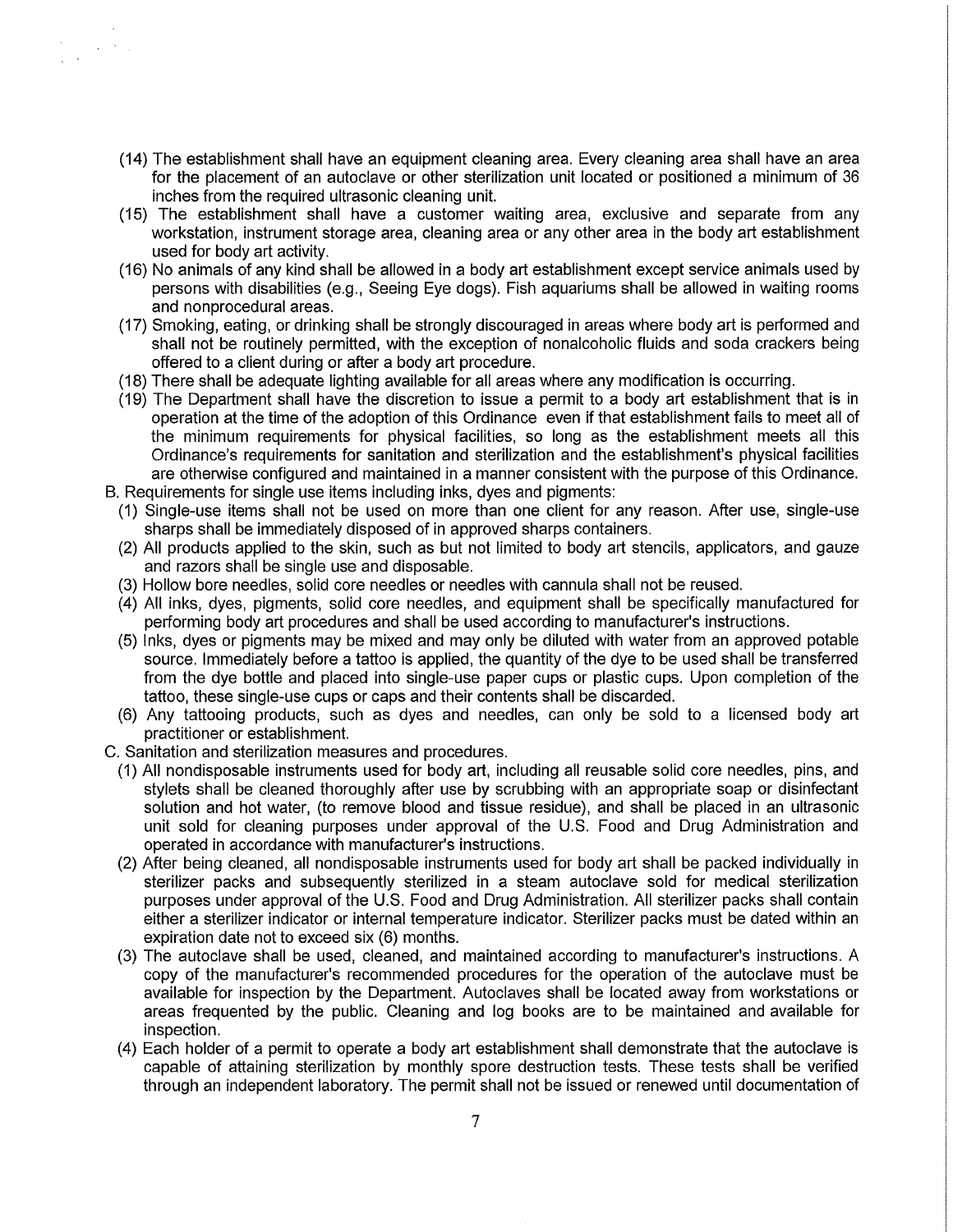the autoclave's ability to destroy spores is received by the Department. These test records shall be retained by the operator for a period of three (3) years and made available to the Department upon request.

- (5) All instruments used for body art procedures shall remain stored in sterile packages until just prior or the performance of a body art procedure. After sterilization, the instruments used in body art procedures shall be stored in a dry, clean cabinet or other tightly covered container reserved for the storage of such instruments and are to be stored no less than 6" off the floor.
- (6) Sterile instruments may not be used if the package has been breached or after the expiration date without first repackaging and resterilizing those instruments.
- (7) If the body art establishment uses only single-use, disposable instruments and products, and uses sterile supplies, an autoclave shall not be required.
- (8) When assembling instruments used for body art procedures, the operator shall wear disposable medical gloves and use medically recognized sterile techniques to ensure that the instruments and gloves are not contaminated.
- (9) Reusable cloth items shall be mechanically washed with detergent and mechanically dried after each use. The cloth items shall be stored in a dry, clean environment until used. Should such items become contaminated directly or indirectly with bodily fluids, the items shall be washed in accordance with standards applicable to hospitals and medical care facilities, at a temperature of 160° F with the use of chlorine disinfectant.
- D. Posting requirements. The following shall be prominently displayed:
	- (1) A disclosure statement, a model of which shall be available from the Department. A disclosure statement shall be given to each client, advising them of the risks and possible consequences of body art procedures.
	- (2) The name, address, and phone number of the Tippecanoe County Health Department.
	- (3) An emergency plan, including:

 $\label{eq:2.1} \frac{1}{4}\left(\frac{1}{2}\right)^{2} \frac{1}{2} \left(\frac{1}{2}\right)^{2}$ 

- (a) A plan for the purpose of contacting the police, fire or emergency medical services in the event of an emergency.
- (b) A telephone in good working order shall be easily available and accessible to all employees and clients during all hours of operation; and
- (c) A sign at or adjacent to the telephone indicating the correct emergency telephone numbers.
- (4) An occupancy and use permit as issued by the local building official.
- (5) A current establishment permit.
- (6) Each practitioner's permit.
- (7) It is the responsibility of the operator of the body art establishment to be in possession of most recent Department Ordinance applicable to the establishment.
- E. Establishment recordkeeping. The establishment shall maintain the following records in a secure place for a minimum of three (3) years, and such records shall be made available to the Department upon request:
	- (1) Establishment information, which shall include:
		- (a) Establishment name;
		- (b) Hours of operation;
		- (c) Owner's name and address;
		- (d) A complete description of all body art procedures performed;
		- (e) An inventory of all instruments and body jewelry, all sharps, and all ink used for any and all body art procedures, including name of manufacturers and serial or lot number, if applicable. Invoices or packing slips shall satisfy this requirement;
		- (f) Copies of waste hauler manifests;
		- (g) Copies of commercial biological monitoring tests;
		- (h) Exposure or injury incident report (kept permanently);
		- (i) A copy of this Ordinance, as it may be updated;
		- (i) Material Safety Data Sheet (MSDS) for all materials.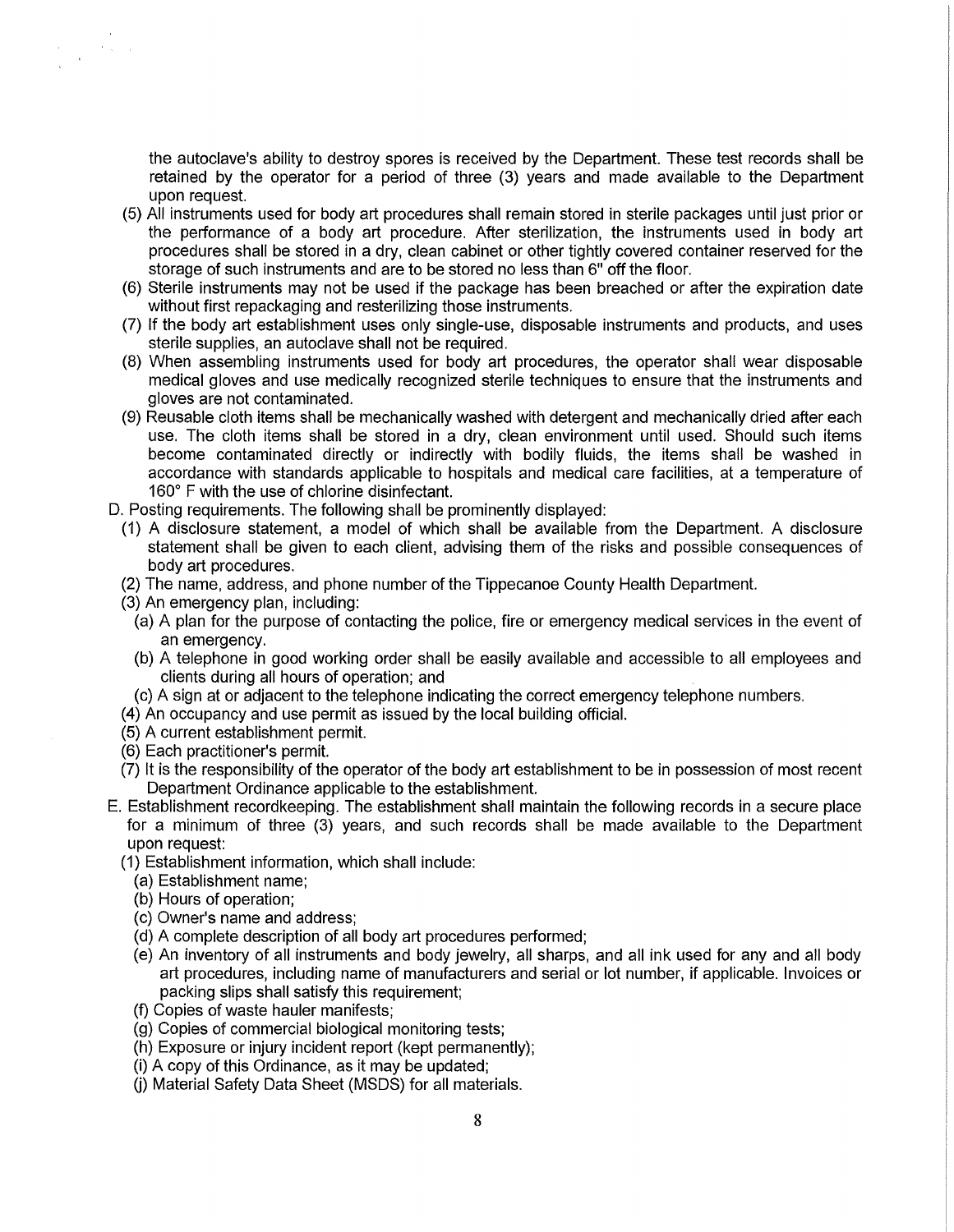(2) Employee information, which shall include:

- (a) Full legal names and exact duties;
- (b) Date of birth;

- (c) Home address;
- (d) Home/work phone numbers;
- (e) Identification photograph;
- (f) Dates of employment;
- (g) Hepatitis B vaccination status of declination notification; and
- (h) Training records.
- (3) Client information shall be kept confidential at all times and shall include the following:
	- (a) Name, address, and telephone number of the client;
	- (b) Age and valid photo identification of the client;
	- (c) Address of the procedure;
	- (d) Date of the procedure;
	- (e) Name of the practitioner who performed the procedure(s);
	- (f) Description of procedure(s) performed and the location on the body;
	- (g) A signed consent form;
	- (h) If the client is a person under the age of 18, proof of parental or guardian identification, presence and consent including a copy of the photographic identification of the parent or guardian.
- (4) Exposure control plan. Each establishment shall create, update, and comply with an exposure control plan. The plan shall be submitted to the Department for review so as to meet all of the requirements of OSHA regulations, to include, but not be limited to, 29 Code of Federal Regulation 1910.1030 OSHA Bloodborne Pathogens Standards, et seq., as amended from time to time. A copy of the plan shall be maintained at the body art establishment at all times and shall be made available to the Department upon request.
- F. No person shall establish or operate a mobile or temporary body art establishment.
- G. Mobile, temporary, and/or commercial operations of body art establishments are prohibited in private homes and unlicensed facilities are forbidden to operate and are subject to all applicable fines and legal proceedings.
- H. The establishment shall require that all body art practitioners have either completed or were offered and declined, in writing, the hepatitis B vaccination series. Records documenting compliance with this requirement shall be provided to the Department upon request.

§113.11. STANDARDS OF PRACTICE. Practitioners are required to comply with the following minimum health standards:

- A. A practitioner shall perform all body art procedures in accordance with universal precautions set forth by the U.S. Center for Disease Control and Prevention.
- B. A practitioner shall refuse service to any person who may be under the influence of alcohol or drugs.
- C. Practitioners who use ear-piercing systems must conform to the manufacturer's directions for use, and to applicable U.S. Food and Drug Administration requirements. No practitioner shall use an ear-piercing system on any part of the client's body other than the lobe of the ear.
- D. A client health history and client informed consent shall be obtained. Prior to performing a body art procedure on a client, the practitioner shall:
	- (1) Inform the client, verbally and in writing that the following health conditions may increase health risks associated with receiving a body art procedure:
		- (a) History of diabetes;
		- (b) History of hemophilia (bleeding);
		- (c) History of skin disease, skin lesions, or skin sensitivities to soaps, disinfectants etc.;
		- (d) History of allergies or adverse reactions to pigment, dyes, or other sensitivities;
		- (e) History of epilepsy, seizures, fainting, or narcolepsy;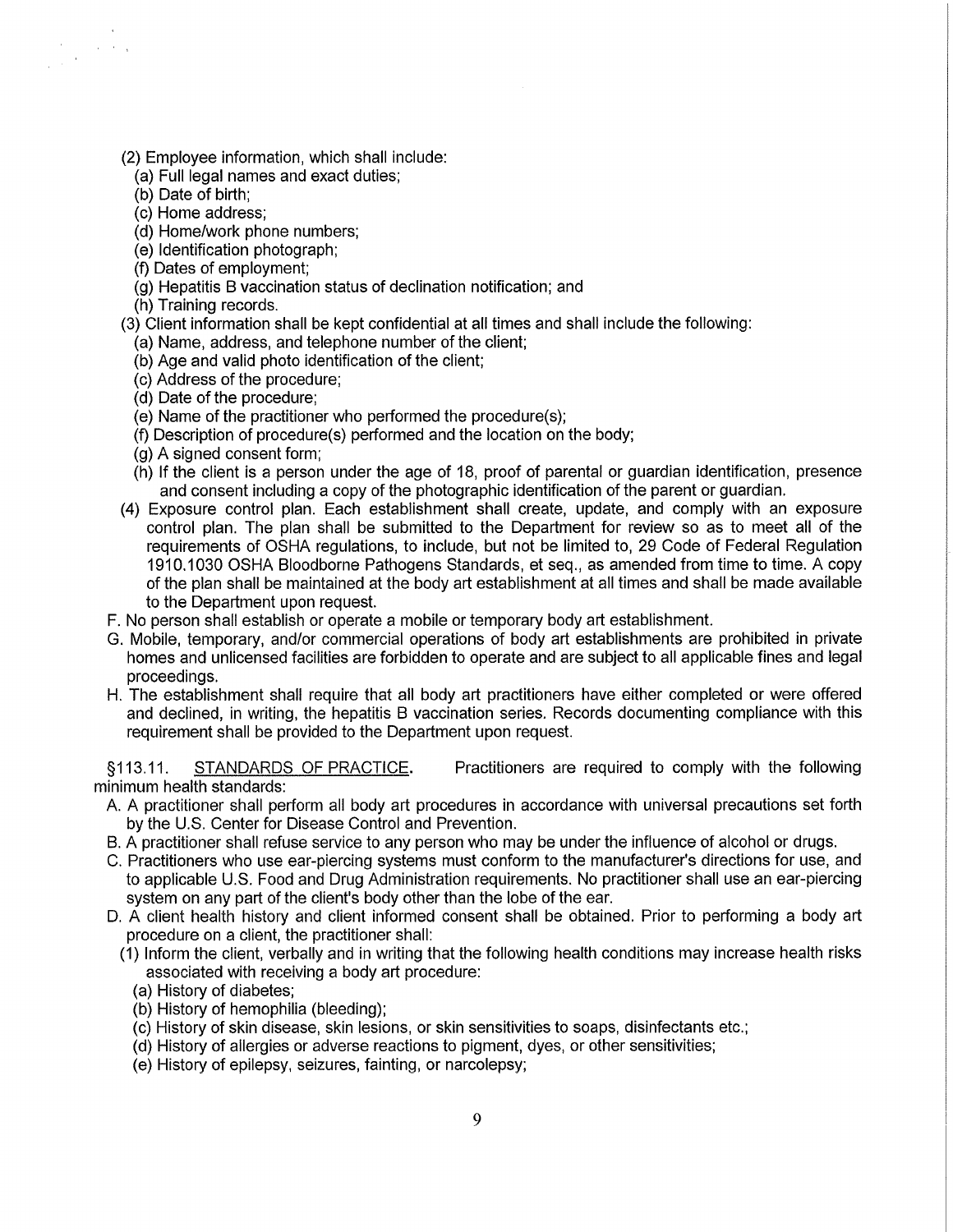- (f) Use of medications such as anticoagulants, which thin the blood and/or interfere with blood clotting; and
- (g) Other conditions such as hepatitis or HIV.

 $\tau_{\rm{esc}}$  ,  $\lambda_{\rm{max}}$ 

 $\frac{1}{2}$  ,  $\frac{1}{2}$ 

- (2) Require that the client sign a form confirming that the above information was provided, that the client does not have a condition that prevents them from receiving body art, that the client consents to the performance of the body art procedure and that the client has been given the aftercare instructions as required by Subsection K.
- E. A practitioner shall maintain the highest degree of personal cleanliness, conform to best standard hygienic practices, and wear clean clothes when performing body art procedures, the practitioner must thoroughly wash their hands in hot running water with liquid soap, then rinse hands and dry with disposable paper towels. This shall be done as often as necessary to remove contaminants.

Masks, in combination with eye protection devices, such as goggles or glasses with solid side shield shall be worn when contamination from splash, spray or droplets of blood can be reasonably anticipated. The owner of the body art establishment shall provide said protection to all employees involved in any at risk procedures.

- F. In performing body art procedures, a practitioner shall wear disposable single-use gloves. Gloves shall be changed if they become pierced, torn, or otherwise contaminated by contact with any unclean surfaces or objects or by contact with a third person. The gloves shall be discarded, at a minimum, after the completion of each procedure on an individual client, and hands shall be washed in accordance with Subsection E before the next set of gloves is put on. Under no circumstances shall a single pair of gloves be used on more than one person. The use of disposable single-use gloves does not preclude or substitute for hand washing procedures as part of a good personal hygiene program.
- G. The skin of the practitioner shall be free of rash or infection. No practitioner affected with boils, infected wounds, open sores, abrasions, weeping dermatological lesions or acute respiratory infection shall work in any area of a body art establishment in any capacity in which there is a likelihood that that person could contaminate body art equipment, supplies, or working surfaces with body substances or pathogenic organisms.
- H. Any item or instrument used for body art that is contaminated during the procedure shall be discarded and replaced immediately with a new disposable item or new sterilized instrument or item before the procedure resumes. Any items that cannot be sterilized such as cords shall be bagged to lower the chance of contamination.
- I. Preparation and care of a client's skin area must comply with the following:
	- (1) Any skin area or mucosa surface to receive a body art procedure shall be free of rash or any visible infection.
	- (2) Before a body art procedure is performed, the immediate skin area and the areas of the skin surrounding where body art procedure is to be placed shall be washed with soap and water or an approved surgical skin preparation. If shaving is necessary, single-use disposable razors or safety razors with single-use blades shall be used. Blades shall be discarded after each use, and reusable holders shall be cleaned and autoclaved after each use. Following shaving, the skin and surrounding area shall be washed with soap and water. The washing pad shall be discarded after a single use.
	- (3) In the event of bleeding, all products used to stop the bleeding or to absorb blood shall be single use, and discarded immediately after use in appropriate covered containers, and disposed of in accordance with local, state and federal regulations.
- J. Petroleum jellies, soaps, and other products used in the application of stencils shall be dispensed and applied on the area to receive a body art procedure with sterile gauze, paper towels or other sterile applicator to prevent contamination of the original container and its content. The applicator or gauze shall be used once and then discarded.
- K. The practitioner shall provide each client with verbal and written instructions on the aftercare of the body art site. The written instructions shall advise the client:
	- (1) On proper cleansing of the area which received the body art;
	- (2) To consult a health care provider for: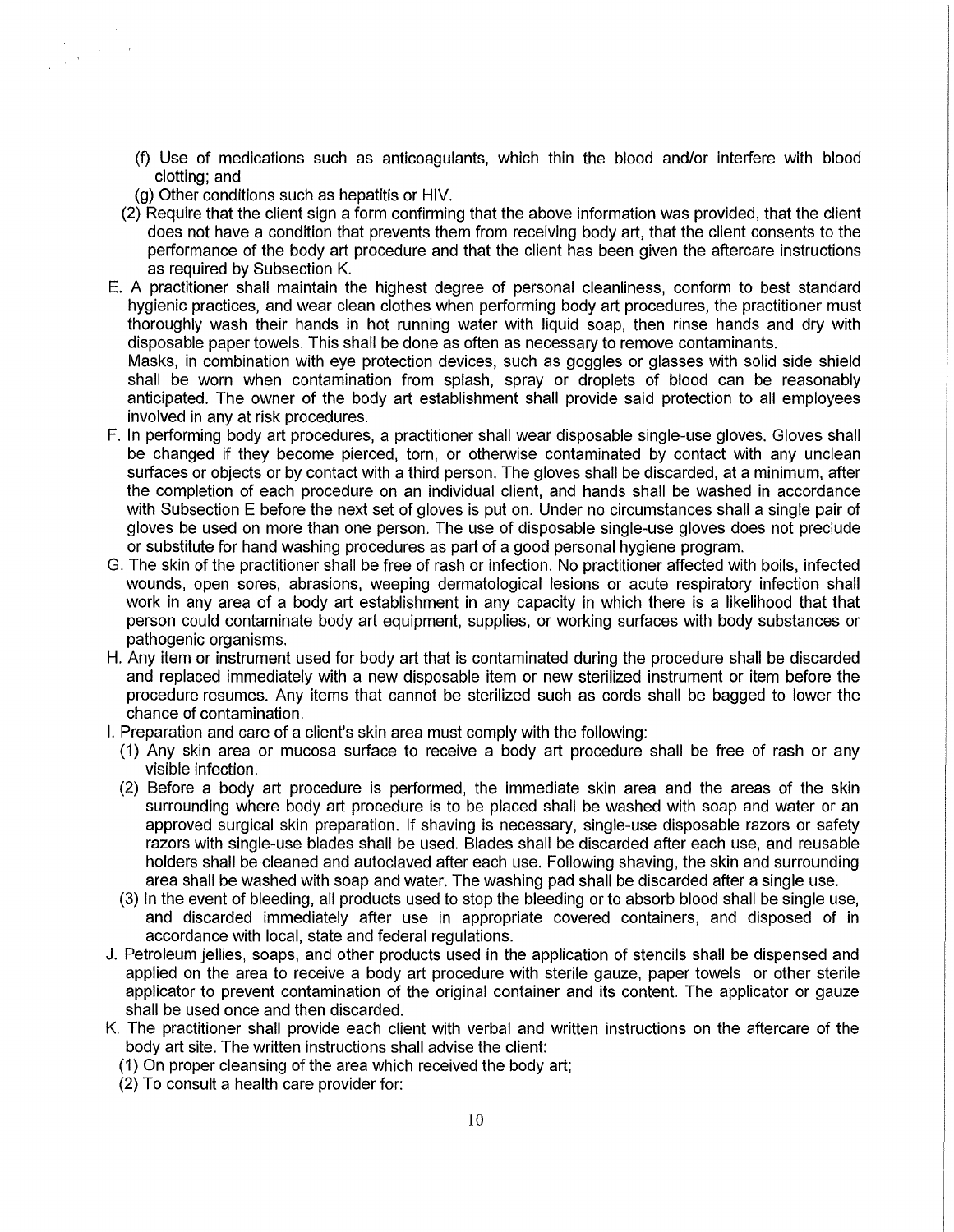(a) Unexpected redness, tenderness or swelling at the site of the body art procedure;

(b) Any rash;

 $\mathcal{L}_{\mathcal{A}}$  ,  $\mathcal{A}_{\mathcal{A}}$ 

 $\sqrt{1+\epsilon^2}$ 

- (c) Unexpected drainage at or from the site of the body art procedure; or
- (d) A fever within 24 hours of the body art procedure; and
- (3) Of the address, and phone number of the establishment. A copy of aftercare instructions shall be provided to the client. A model set of aftercare instructions shall be made available by the Department.
- L. Contaminated waste shall be stored, treated and disposed in accordance with applicable local, state and federal guidelines. It is the responsibility of the operator of the body art establishment to be in possession of the most recent regulation for contaminated waste.

## §113.12. EXPOSURE INCIDENT OR INJURY REPORT.

- A. An exposure incident or injury report shall be completed by the close of the business day during which an exposure has or might have taken place or an injury to a client has occurred. That report shall be completed by the involved or knowledgeable body art practitioner for every exposure incident or injury occurring during any body art activity.
- B. Each report shall contain:
	- (1) A copy of the application and consent form for body art activity completed by any client or minor client involved in the exposure incident;
	- (2) A full description of the exposure incident, including the portion of the body involved therein;
	- (3) lnstrument(s) or other equipment implicated;
	- (4) A copy of the body art practitioner license of the involved art practitioner;
	- (5) Date and time of exposure;
	- (6) A copy of any medical history pertaining to the effected client released to the body art establishment or body art practitioner; and
	- (7) Information regarding any recommendation to refer to a physician or waiver to consult a physician by persons involved; and
	- (8) The corrective action plan provided to the client.

§ 113.13. EXPOSURE INCIDENT OR INJURY REPORT FILING. The exposure incident or injury report shall be filed with the department no later than 72 hours after the incident or on the next business day, whichever is less, following the incident or injury.

§ 113.14. INVESTIGATION OF COMPLAINTS.

- A. The Department shall investigate complaints received about an establishment or practitioner's practices or acts which may violate any applicable rule, law, regulation, and this Ordinance (all referred to as "this Ordinance").
- B. If the Department finds that further investigation is not required because the alleged act or practice is not in violation of this Ordinance, then the Department shall notify the complainant, establishment, and practitioner of that finding and the reasons on which it is based.
- C. If the Department finds that an act or practice is in violation of this Ordinance, then the Department shall apply whatever enforcement action is appropriate to remedy the situation and shall notify the complainant, establishment, and practitioner of its action.

## § 113.15. GROUNDS FOR SUSPENSION, DENIAL. REVOCATION, OR REFUSAL TO RENEW PERMIT.

- A. The Department may suspend a permit, deny a permit, revoke a permit or refuse to renew a permit for a practitioner and an establishment on the following grounds, each of which, in and of itself, shall constitute full and adequate grounds for suspension, denial, revocation or refusal to renew a permit.
	- ( 1) Any actions which would put the health or safety of the public at risk;
	- (2) Fraud, deceit or misrepresentation in obtaining a permit, or its renewal;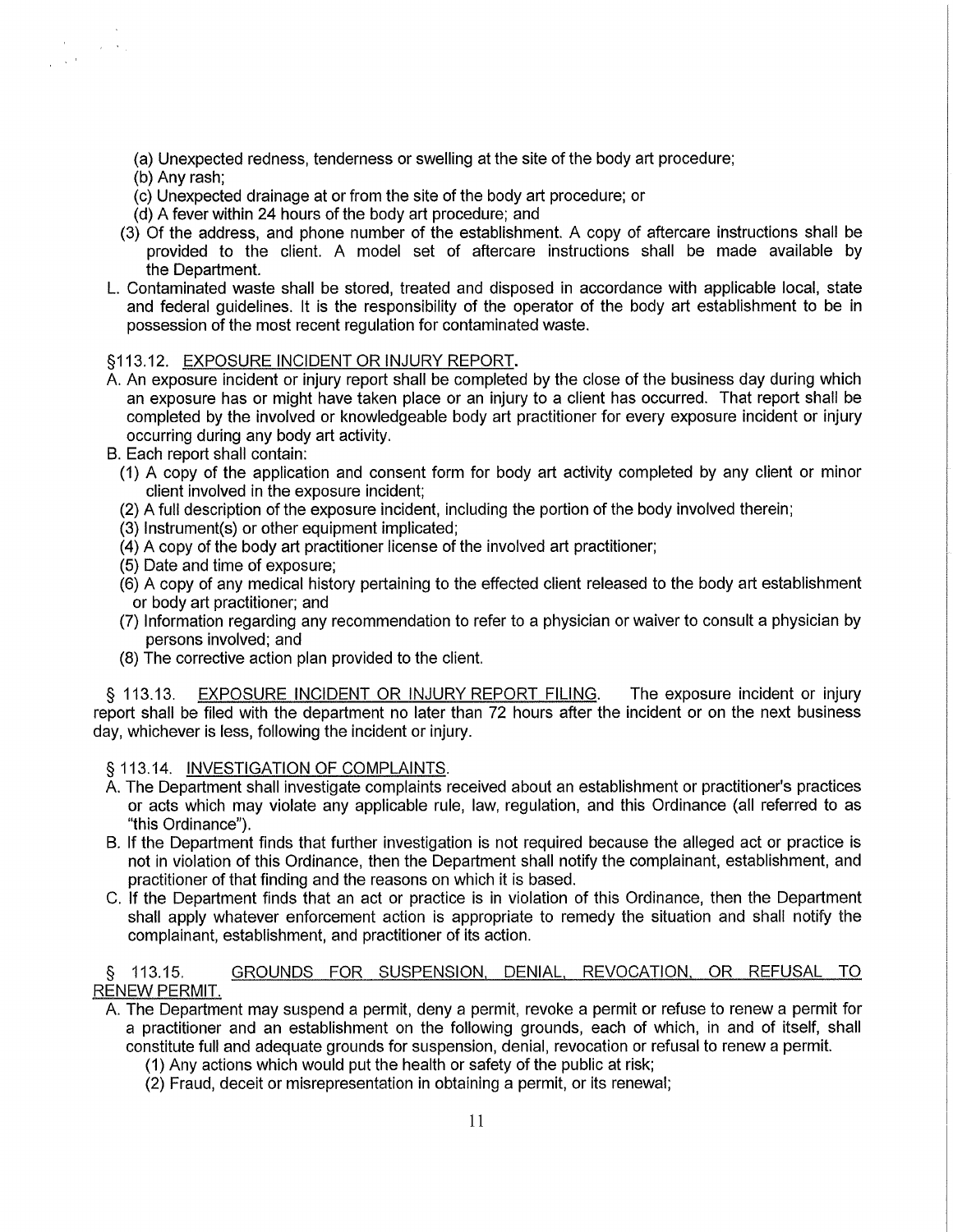- (3) Criminal conduct, as evidenced by filing of criminal proceedings and regardless if such charge has resulted in a conviction, and which conduct the Department determines to be of such a nature as to render the establishment, practitioner, or applicant unfit to practice body art;
- (4) Any present or past violation of the Department's regulations governing the practice of body art;
- (5) Practicing body art while the ability to practice safely and competently is impaired for any reason.
- (6) Knowingly permitting, aiding or abetting an unauthorized person to perform activities requiring a permit.
- (7) Continuing to practice while his/her permit is lapsed, suspended, or revoked;
- (8) Having been disciplined in another jurisdiction by the proper permitting authority for reasons substantially the same as those prohibited by this Ordinance; and
- (9) Other just and sufficient cause which the Department may determine would render the establishment, practitioner or applicant unfit to practice body art.
- B. The Department shall notify an applicant, establishment or practitioner in writing of any violation of this Ordinance, for which the Department intends to suspend, deny, revoke, or refuse to renew a permit. The applicant, establishment or practitioner shall have seven (7) days after receipt of such written notice in which to comply with this Ordinance or the Health Officer's Order. The Department may deny, revoke or refuse to renew a permit, if the applicant, establishment or practitioner fails to comply with this Ordinance or the Health Officer's Order after said seven (7) days.
- C. Applicants denied a permit may reapply at any time after denial.

#### §113.16 PROCEDURES WHEN VIOLATIONS ARE NOTED.

- A. At the time of an inspection any violation(s) discovered by the Health Officer or Health Officer's authorized representative shall be recorded on an inspection report that is equivalent to the Indiana State Department of Health inspection report.
- B. A copy of the inspection report stating any violation(s) and dates by which violations must be corrected shall be given to the person-in-charge of the establishment, or the report shall be delivered by mail to the address of the establishment listed on the permit application.
- C. The Health Officer, or the Health Officer's authorized representative, shall have the final approval on all Establishment inspection reports and related documents; and shall reserve the right to make changes as deemed necessary.

#### §113.17 EMERGENCY CLOSURE.

 $\sim 10^{-11}$  k  $_{\rm A}$ 

 $\frac{1}{2} \left( \frac{1}{2} \sqrt{2} \right)$ 

- A. The Tippecanoe County Health Officer shall order an emergency closure for an Establishment for any of the following reasons:
	- 1. Failure to possess a valid permit required by this Ordinance.
	- 2. The presence of any condition that poses an imminent health hazard or substantial harm to the public health and safety.
- B. Procedure Any closure Order will be in writing. The Order shall identify the Establishment, describe the specified grounds upon which closure is based, direct the immediate closure of the Establishment and vacating of the premises by clients, list the corrective actions necessary to re-open the Establishment, and state that a hearing on the emergency closure may be requested by the holder of the permit. The order shall be served in person on the holder of the permit, or person in charge of the Establishment.
- C. The Tippecanoe County Health Department may rescind any emergency closure at any time with or without a hearing if it is determined that the reason for the closure no longer exists.

## §113.18 PERMIT REVOCATION.

A. The Tippecanoe County Health Officer, after providing an opportunity for a hearing shall permanently revoke an Establishment's permit for serious or repeat violation(s) of any of the requirements of any Indiana statutes and regulations or this Ordinance; or, interference with the Health Officer or the Health Officer's agent(s) in the performance of their duties.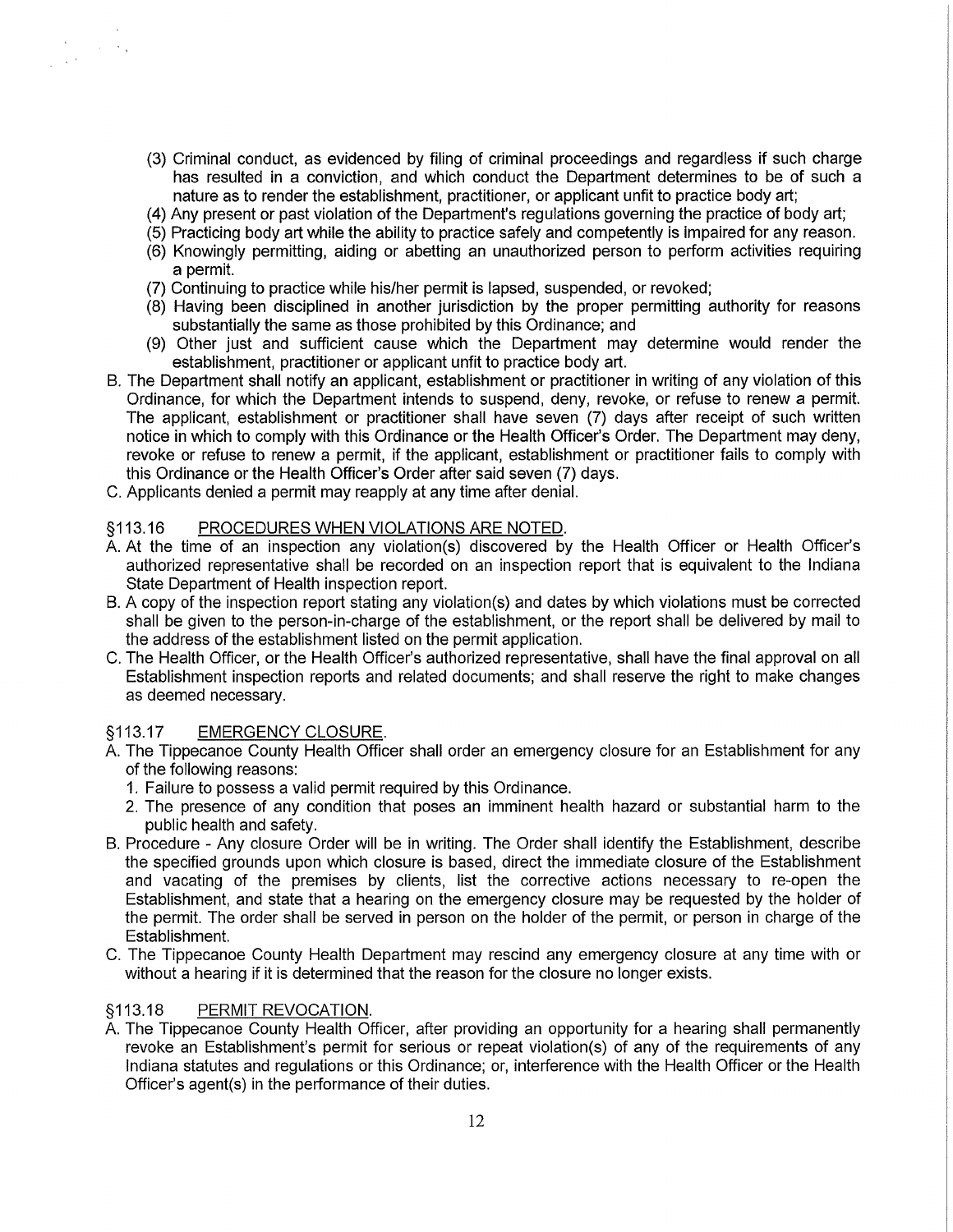- B. Prior to such action, the Health Officer shall provide written notice to the holder of the permit. The notice shall state the reasons for permit revocation and advise the permit holder (permittee) the permit shall be permanently revoked after no less than ten (10) days following service of such notice, unless the permit holder files with the Health Department of Tippecanoe County, Indiana a written request for a hearing. Any hearing request must be filed prior to the date upon which the permit revocation is to become effective. Consistent with the provisions for emergency closure, the permit may be suspended for cause pending its revocation or a hearing.
- C. The notice of hearing shall be served upon the permittee by leaving or mailing by Certified Mail the notice to the address listed on the permit application as the permittee's mailing address or such other address as the permittee shall designate in writing to the Health Officer.
- D. If no request for a hearing is filed prior to the date the permit revocation is to become effective, revocation of the permit becomes final.

#### §113.19 PROCEDURE FOR HEARING.

**Contractor** 

- A. All hearings required under this or any other section, shall be open to the public and held with sufficient written notice to the permittee of time, place, and nature thereof to enable the permittee to appear and participate in the hearing.
- B. At any hearing required under this Ordinance, the Hearing Officer shall be the Health Officer or the Health Officer's designee. Every person who is a party to such proceedings shall have the right to submit evidence, to cross-examine witnesses and to be represented by legal counsel. All such hearings shall be conducted in an informal manner, but irrelevant, immaterial or unduly repetitive evidence may be excluded.
- C. Upon the conclusion of such hearing, the Health Officer of the Health Officer's designate shall enter a final order, subject to the right of appeal to a Court having jurisdiction of the parties and of the subject matter of the appeal.
- D. To exercise the right of appeal, a party to the final order must file a petition for relief from the order with the Circuit or a Superior Court of Tippecanoe County no later than sixty (60) days from the date the final order was entered.

§113.20 ENFORCEMENT. It shall be the duty of the Health Officer to enforce the provisions of this Ordinance. For the first 90 days after the effective date of this Ordinance, the Health Officer has discretion to waive enforcement of the provisions of this Ordinance to allow time for body art establishments existing at the time of the effective date this Ordinance to comply with the provisions of this Ordinance. Any permit issued in conflict with the provisions of this Ordinance shall be null and void. A violation of an abatement order issued by the Health Officer pursuant to the provisions of l.C. 16-20-1-25, or a similar statute, shall be considered to be a violation of this Ordinance.

§113.21 VIOLATIONS. Whenever the Health Officer determines that any entity subject to the provisions of this Ordinance is in willful violation of any of the provisions of this Ordinance, in addition to any other remedy or penalty imposed by this Ordinance, the Health Officer shall furnish evidence of said willful violation to the Prosecuting Attorney of Tippecanoe County, Indiana or the attorney for the Department who shall seek all appropriate legal remedies against the entity or person(s) violating the provisions of this Ordinance.

§113.22 PENALTIES. The Department has determined that one of the most efficient methods of encouraging compliance with ordinances to protect the public health is to assess civil penalties (fines) for violators of laws intended to suppress disease and minimize health risks. For purposes of tracking violations and imposing fines under this Ordinance the Department shall maintain inspection records for not less than one (1) year from the date of any inspection conducted consistent with this Ordinance. No fine is payable the first time a violation is noted within any one year period. For a second or subsequent violation of this Ordinance within any one year period, a civil penalty is payable as provided in this Ordinance.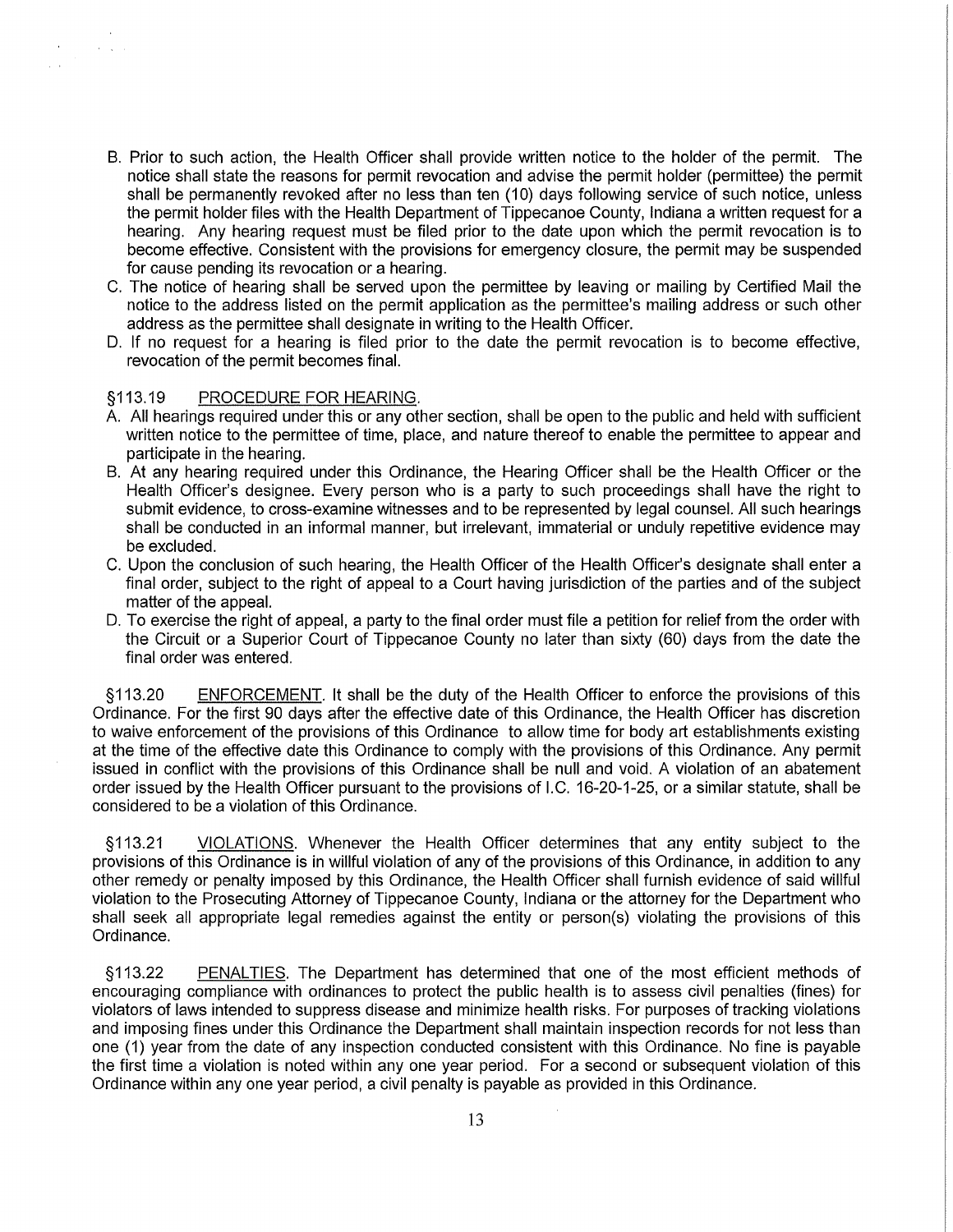- A. The following civil penalties (fine) shall apply for a violation of this Ordinance which reoccurs for a second or subsequent time within any one year period:
	- 1. The second time the same violation is determined within any one year period, there will be a fine of \$100.00.
	- 2. The third (and subsequent) time the same violation is determined within any one year period, there will be a fine of \$200.00.
- B. Each day after the expiration of the time limit for abating any violation of this Ordinance or completing other actions as ordered by the Tippecanoe County Health Department or the Health Officer of the County, shall constitute a distinct and separate offense.
- C. All fines shall be payable in full within thirty (30) days of assessment, unless otherwise ordered by the Hearing Officer. Failure to pay fines by the due date will result in an additional ten percent (10%) late fee. No permit is to be issued or renewed until all fines have been paid in full. Any fines and late fees may be collected in any manner provided herein or as provided by law including any law for collection of debts, along with attorney fees incurred to collect said amounts owing and with all costs of collection.
- D. Any assessment of a civil penalty by this Ordinance is subject to the right of appeal and a public hearing which will be scheduled, conducted, and concluded as provided in this Ordinance. Any request for an appeal shall be filed in writing with the Health Officer within ten (10) days of assessment of the civil penalty.

§113.23 INJUNCTION. The Health Officer may bring an action for an injunction in the Circuit or any Superior Court of Tippecanoe County, Indiana, to restrain any person from violating the provisions of this Ordinance, to cause such violation(s) to be prevented, abated or removed, or to otherwise enforce this Ordinance.

§ 113.24 EXPENSE. Any person violating any of the provisions of this Ordinance shall be liable to the Tippecanoe County Health Department for the expense, loss or damage occasioned by reason of such violation, including reasonable attorney's fees and costs.

§113.25 CUMULATIVE. The remedies provided in this section shall be cumulative, and not exclusive, and shall be in addition to any other remedy provided by law.

## **BE IT FURTHER ORDAINED** that:

 $\label{eq:2.1} \begin{array}{c} \mathcal{A} \\ \mathcal{A} \\ \mathcal{A} \end{array} \xrightarrow{\mathcal{A}} \begin{array}{c} \mathcal{A} \\ \mathcal{B} \\ \mathcal{A} \end{array}$ 

- 1. SEVERABILITY. Invalidity of any section, clause, sentence or provision of this Ordinance shall not affect the validity of any other part of this Ordinance.
- 2. PARTIAL INVALIDITY. If any term or provision of this Ordinance shall be found to be wholly or partially unenforceable then, notwithstanding same, the remainder of this Ordinance shall remain in full force and effect and such term or provision shall be deemed stricken or modified to the extent required to make the remainder of this Ordinance enforceable.
- 3. EFFECTIVE DATE. This ordinance shall be in full force and effect upon passage, signing, and publication as required by law.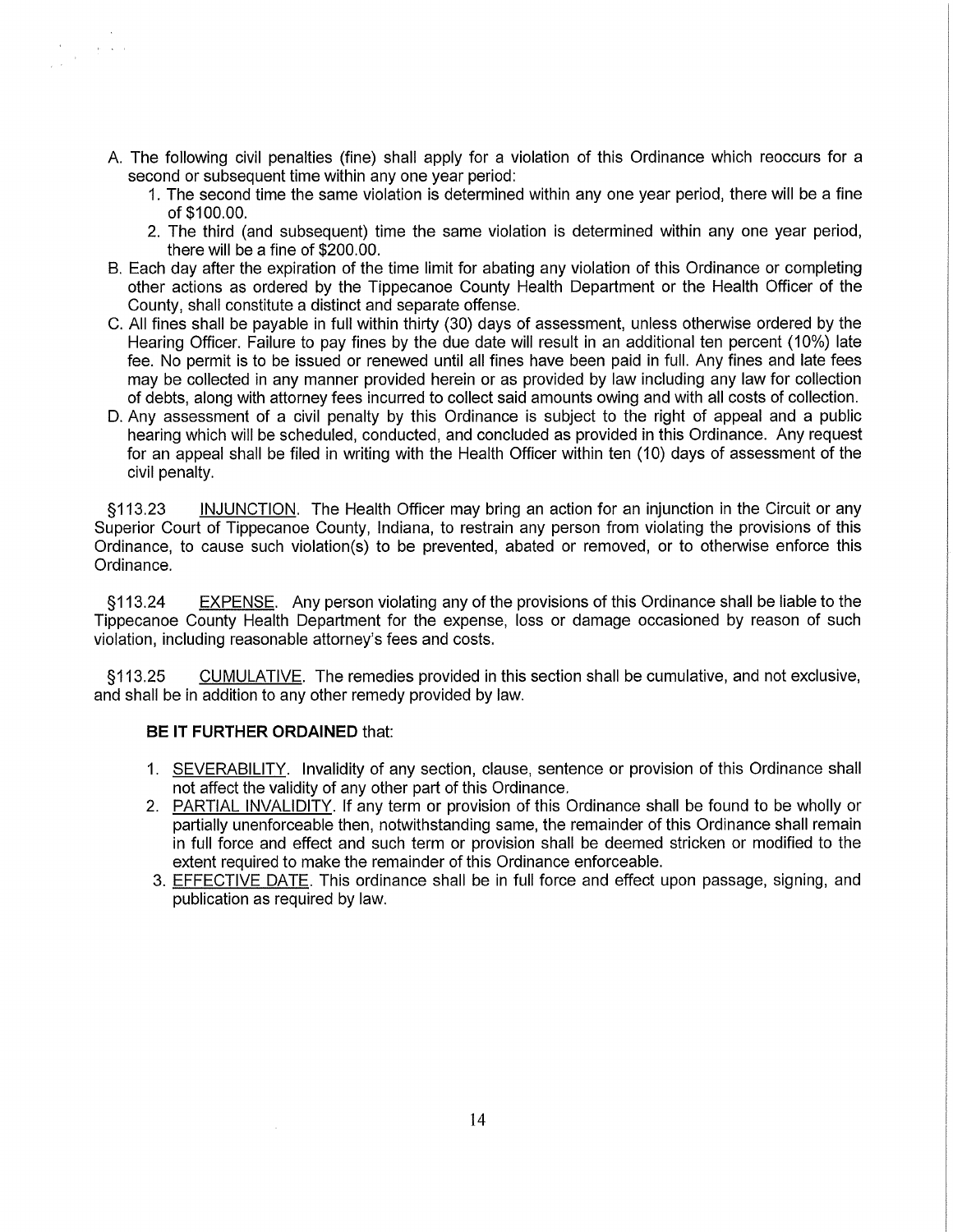Presented to the Board of Commissioners of Tippecanoe County, Indiana, and approved on $\frac{-\ell\mathscr{A}\ell-\ell'\ell'\ell'}{\ell\mathscr{A}}$ reading this *./at*\_day of \_\_\_*\_(/uʌ.*/\_\_\_\_\_\_, 2015, by the following vote:

BOARD OF COMMISSIONERS OF TIPPECANOE COUNTY

VOTE

 $\label{eq:2.1} \frac{d^2\phi}{d\phi^2} = \frac{1}{2\pi}\frac{d\phi}{d\phi} = \frac{d\phi}{d\phi} \frac{d\phi}{d\phi}$ 

 $\frac{1}{\sqrt{2}}$ 

ATTEST:

Neums Olanting.

Robert Plantenga, Auditor of Tippecanoe County

APMulang Thomas Murtaugh  $7170$  Julavez

David Byers

Tracy Brown